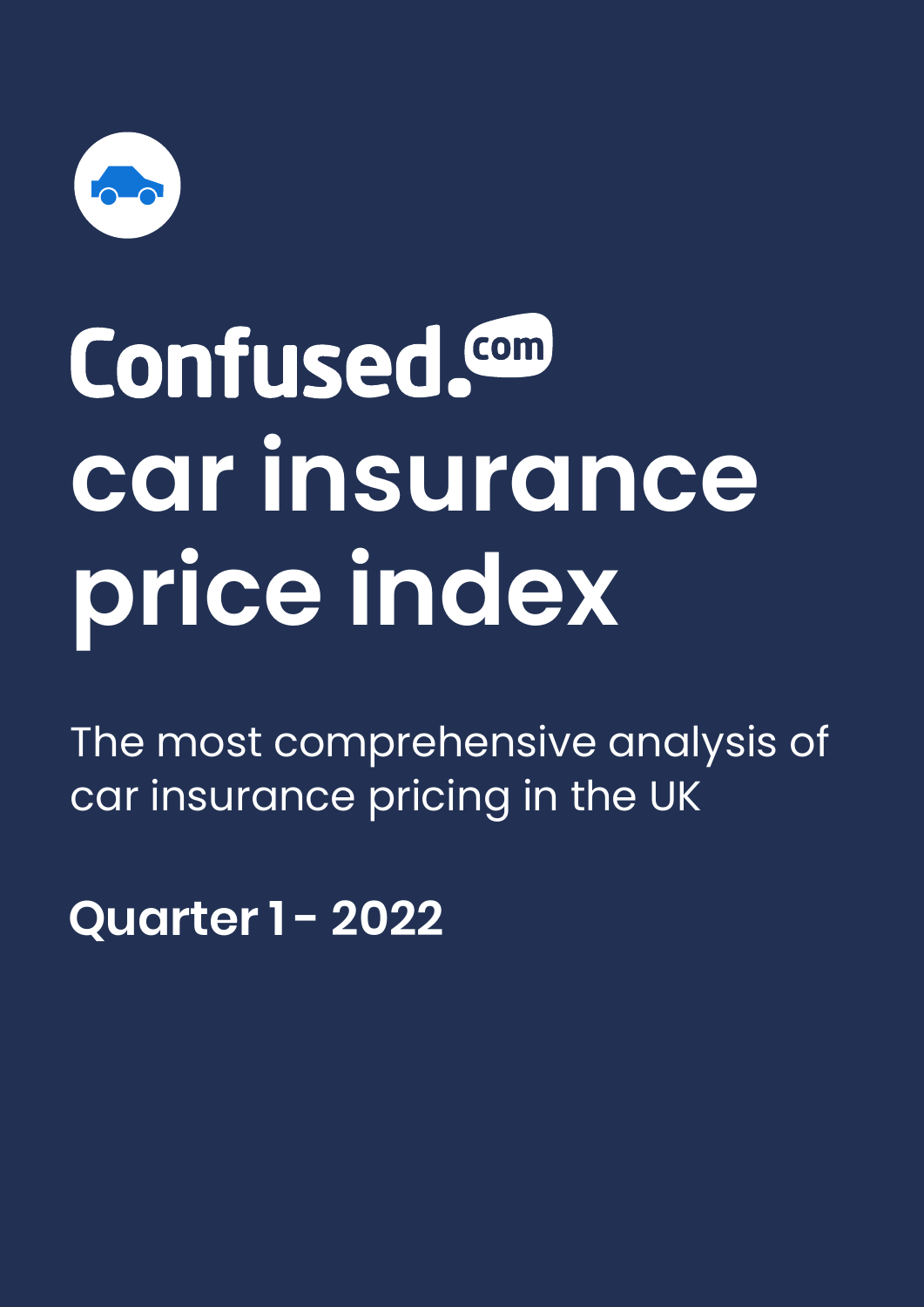#### **Executive summary**

**Motorists see the biggest price drops in almost six years - but drivers will only see savings if they shop around.**

The Confused.com car insurance price index began in 2006 and is the most comprehensive analysis of car insurance pricing in the UK. Published every three months, it looks at more than six million car insurance quotes per quarter to provide insight and analysis across the market. The latest index, which covers the first quarter of 2022, shows that UK drivers can now expect to pay £550 on average for an annual car insurance policy.

For the first time in 18 months, the cost of car insurance has increased and prices are now more expensive than they were a year ago, on average. Prices have risen by £12 (2%) in comparison with this time last year(1).

This is the first analysis of car insurance prices by Confused.com since the introduction of pricing changes enforced by the Financial Conduct Authority (FCA), which has put a stop to insurers pricing new and renewing customers differently.

Under the new regulations, insurers must offer drivers the same price they would receive as a new customer buying in the same way.

But prices will still reflect any increases in the average cost of car insurance across the UK.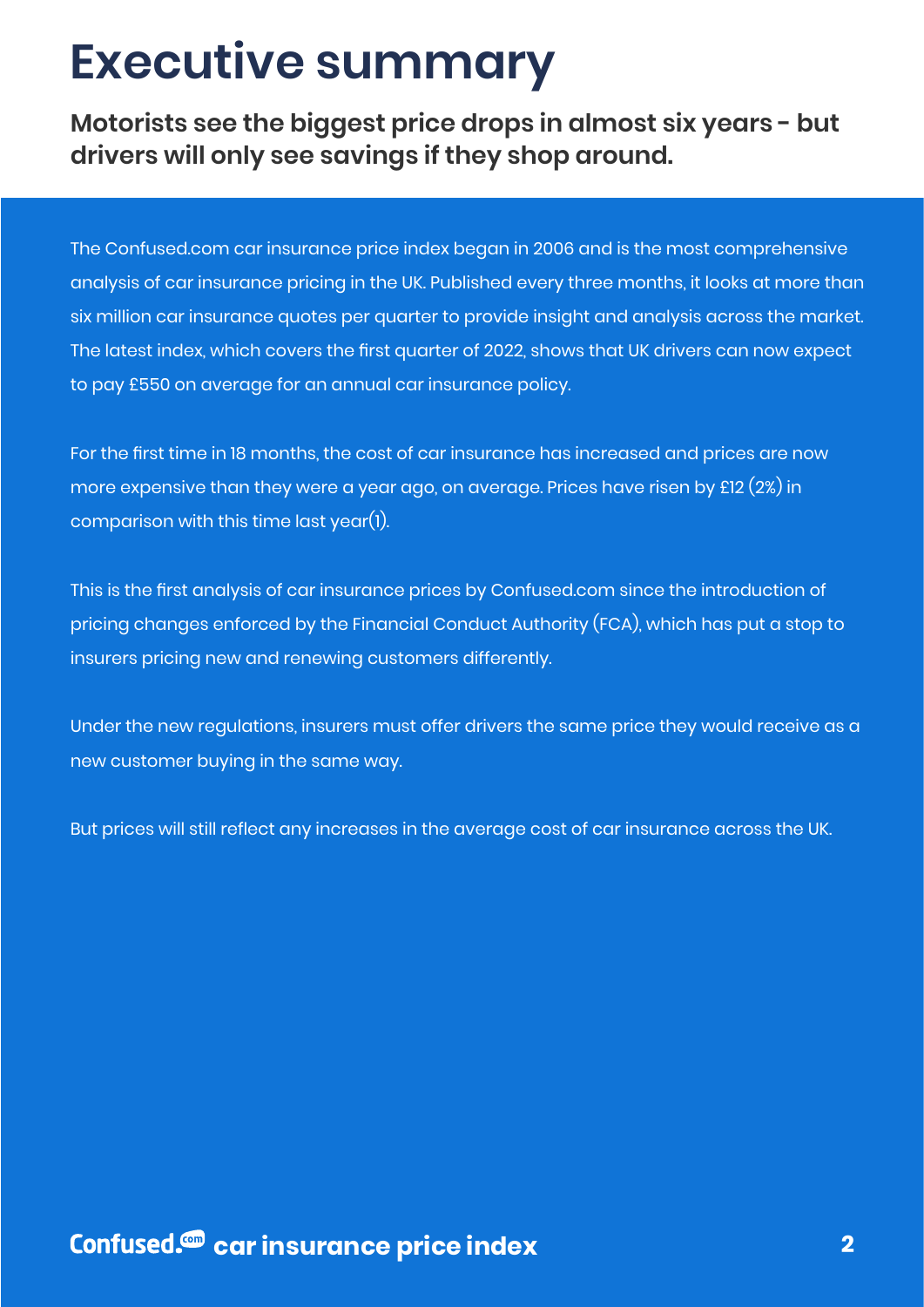# **The bigger picture**

**How prices have changed** 



**The latest Confused.com price index reveals car insurance now costs £550 on average**

Powered by Willis Towers Watson, the Confused.com price index for the first quarter of 2022 reveals the average price of car insurance in the UK is now £550. This is £12 higher compared to this time last year, on average. This is the highest prices have been since the end of 2020, having increased by £21 (4%) in the past three months alone.

While this may come as bad news to drivers, further research by Confused. com shows that loyal drivers could be paying more by choosing to stick with their renewal price. A survey of 2,000 UK drivers(3) found that more than 2 in 5 (42%) of those who received their renewal in the past quarter saw their price increase year-on-year by £39, on average.

As the cost of a new policy through Confused.com increased by just £12 in comparison during the same period, drivers could have saved money by shopping around, despite the rising prices.

As Louise O'Shea, Confused.com's Chief Executive Officer, states: "It's worrying that so many people believed the pricing changes that came into effect in January would guarantee them a cheaper price. Data proves that there still is the need to shop around."

#### **Confused. @ car insurance price index** 3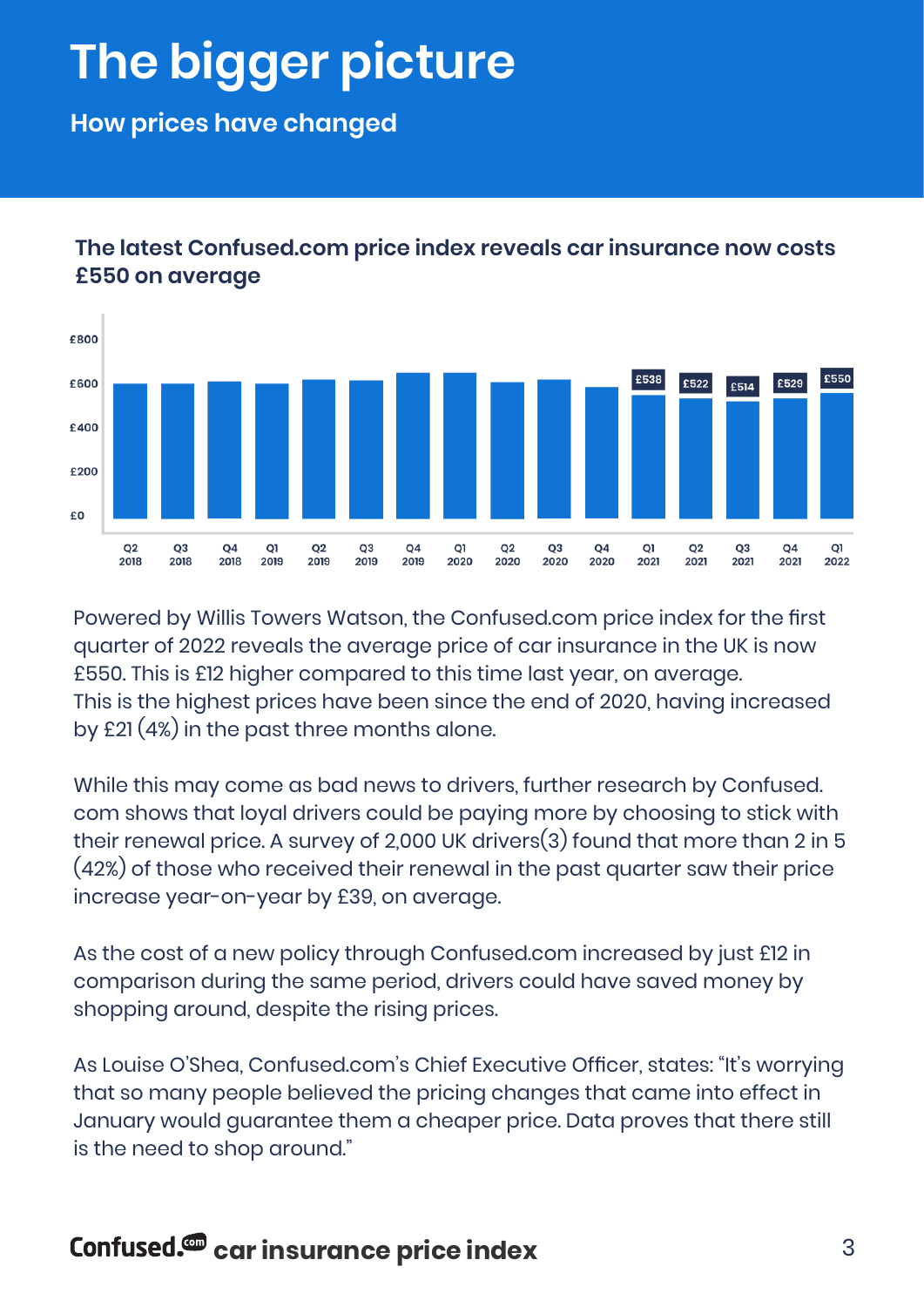## **The bigger picture**

**What's new this quarter?**

In fact, Confused.com is so confident that there are lower prices available to drivers who shop around that we're making it even more worthwhile to spend a moment finding the best quote. We guarantee to beat drivers' car insurance renewal prices, or give them the difference, plus £20(2).

This is the first analysis of prices by Confused.com since the changes introduced by the Financial Conduct Authority (FCA) which have stopped insurers pricing new and renewing customers differently $(4)$ .

After the changes, 1 in 5 (19%) drivers who received their renewal in the past three months wrongly believed that their renewal wouldn't increase.

But their renewal premiums are simply reflecting the increases in the average cost of car insurance across the UK.

Prices have been creeping up for the past six months, with drivers today paying £36 more than those who bought a new policy six months ago, on average.

So the FCA changes probably aren't the driving force behind the price increases. Since lockdown has eased, the number of cars on the road has increased, which means the number of insurance claims has risen too.

To reflect the amount of money that insurers are paying out on claims, they are having to raise their prices.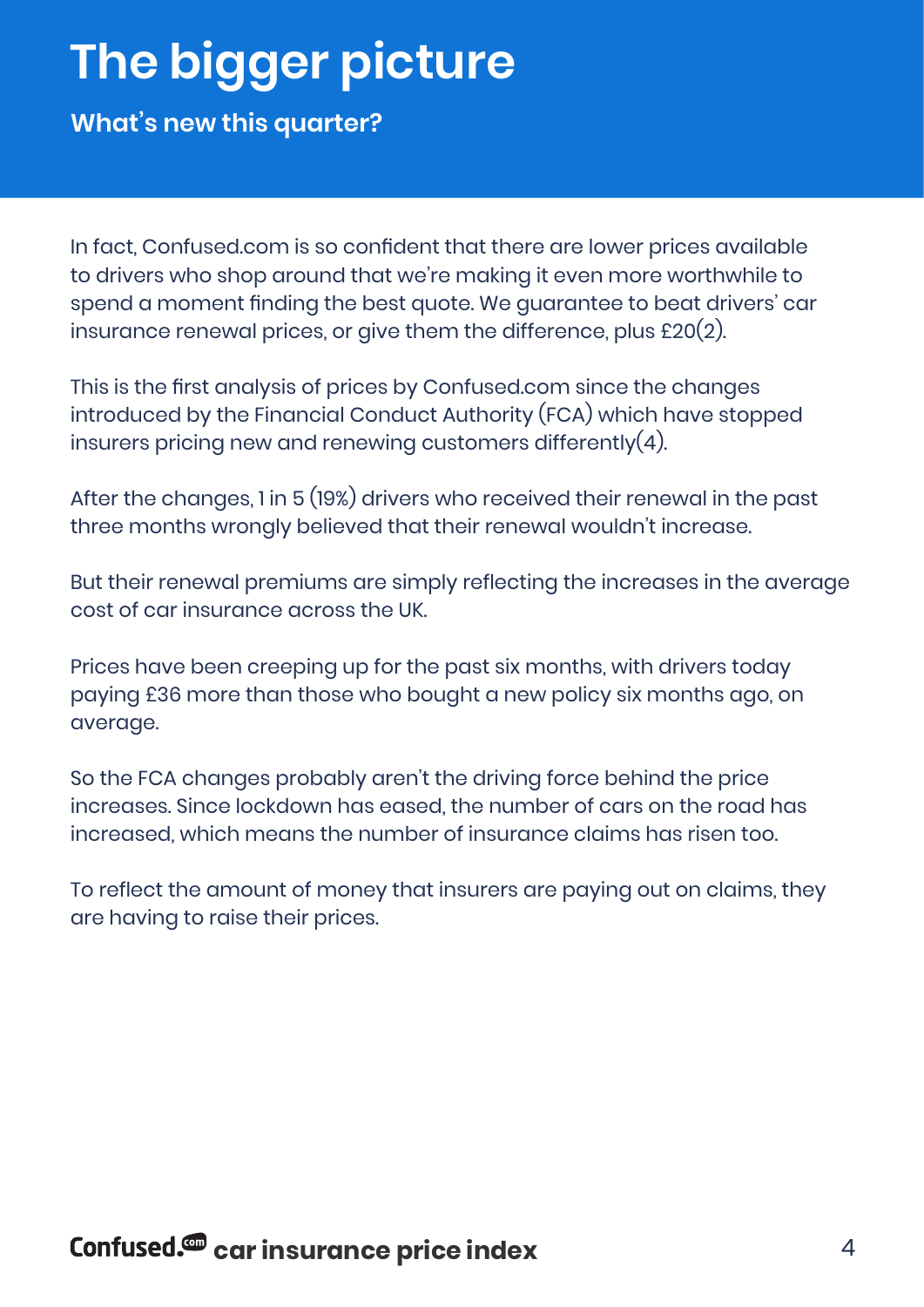# **The bigger picture**

**What's new this quarter?**

As Louise O'Shea, CEO at Confused.com, says: "Just like many of our household bills, car insurance costs are starting to increase, and this is mostly down to the fact that we're driving a lot more now than we were 12 months ago, and this means the number of claims insurers are paying out on is likely to have increased too."

Even though prices have increased, drivers should still be able to find an insurer that can offer them a better price for the cover they need. So it's now more important than ever before to shop around and find a competitive price at renewal.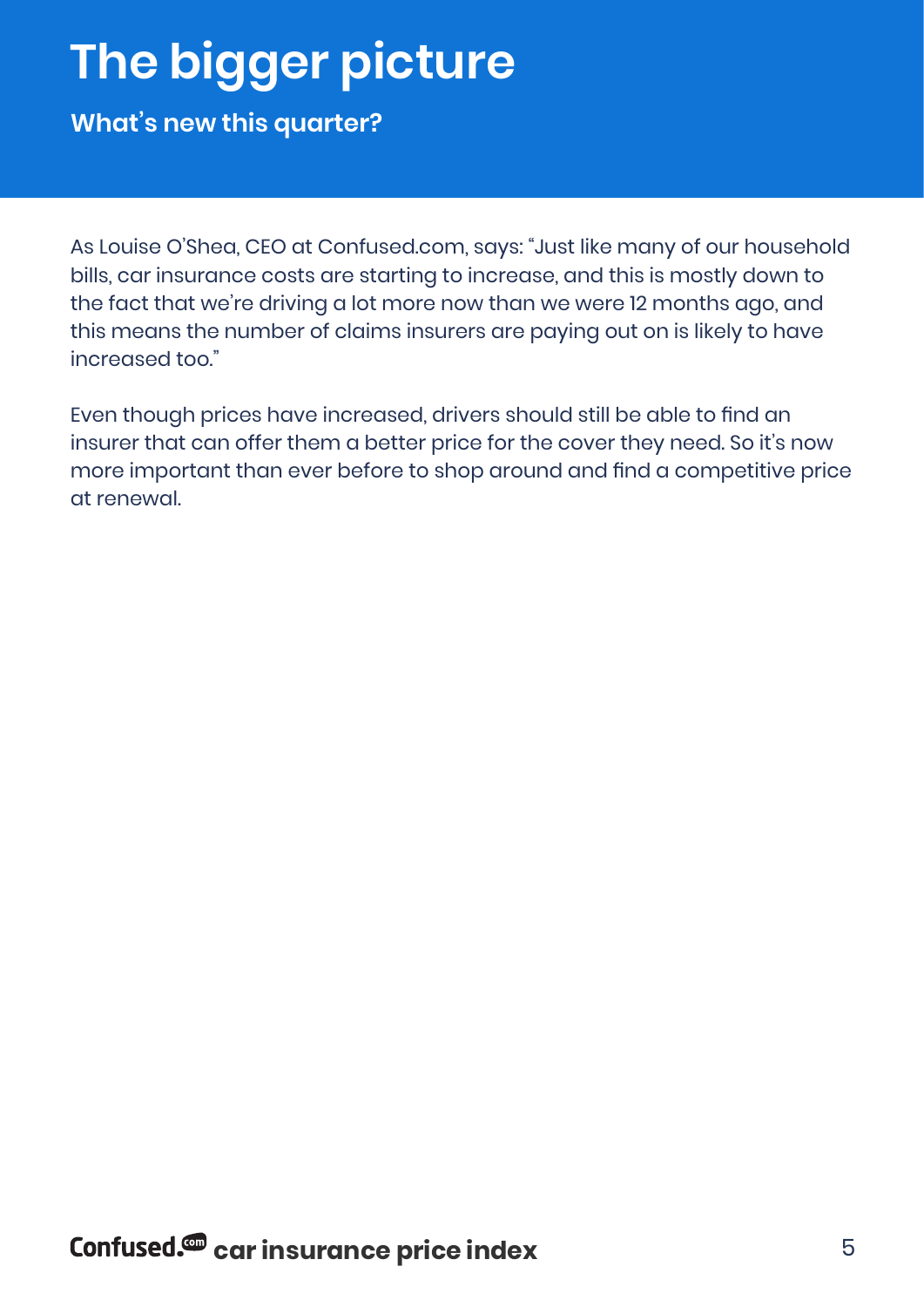#### **Price by age**

**Which age is seeing cheaper prices?**



While prices are increasing for most of the UK, there are also some drivers who will see a cheaper price when they shop around.

In particular, 17-year-olds are now paying a staggering £83 (7%) less compared to drivers of the same age 12 months ago. In fact, first-time drivers are paying an average price of £1,166, which is the lowest price on record.

It's a similar story for 18-year-olds. By shopping around, they can save £23 (2%) compared to 12 months ago, on average. But this is still the most expensive age for young drivers, with their premiums at an eye-watering £1,419, on average.

According to the data, prices fall below £1,000 once drivers reach the age of 24.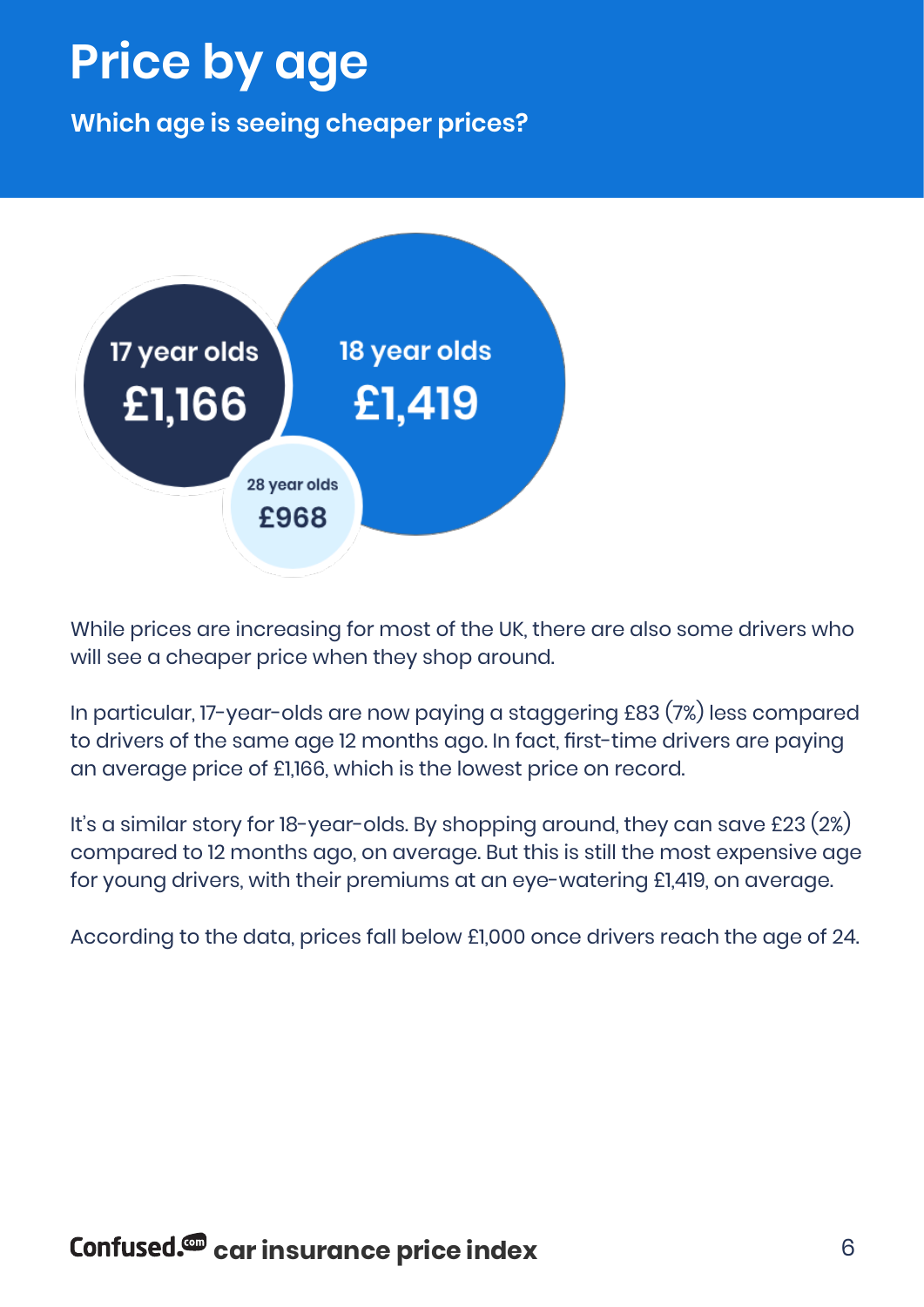## **Prices by region**

**North, south, east or west?**

The price a driver pays will vary depending on where they live, with some drivers paying more than double what others are paying.

#### **Inner London**





Inner London is the most expensive area in the UK for car insurance, where motorists are now paying £864. They have seen an £18 (2%) increase in the past 12 months, on average.

On the other hand, drivers in the Scottish Borders pay £370 in comparison, despite an £18 (5%) increase year-on-year, on average.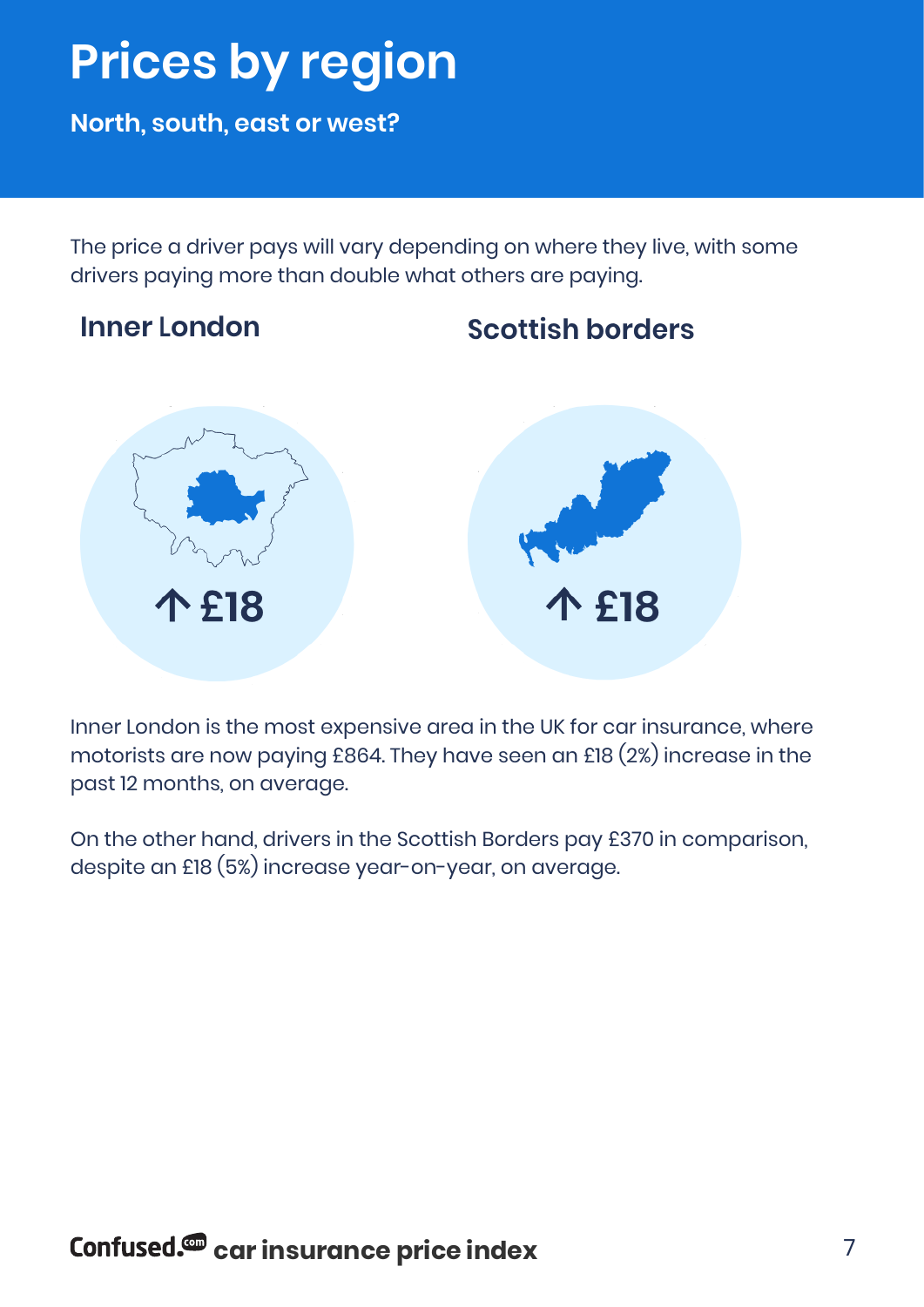## **Prices by region**

**Where have prices risen the most?**

#### **Manchester & Merseyside**



Drivers in some areas will see a saving when shopping around for their car insurance. The average cost in Manchester and Merseyside fell by £11 (2%) in the past 12 months to £697. That's good news for drivers, as this is the most expensive area of the UK outside of London for car insurance.

Drivers in Northern Ireland have seen the biggest rise in prices in the past 12 months, with the average premium now £56 (11%) more expensive year-onyear, on average. Drivers in Northern Ireland now pay an average of £581. Looking more locally, motorists in Bolton are seeing the biggest drop in prices year-on-year, as the average premium in the area fell by £31 (4%) to £693. Meanwhile, a mere £8 (1%) drop in prices in Stockport over the past 12 months puts the average cost of car insurance in the area at the lowest on record, at £518, on average.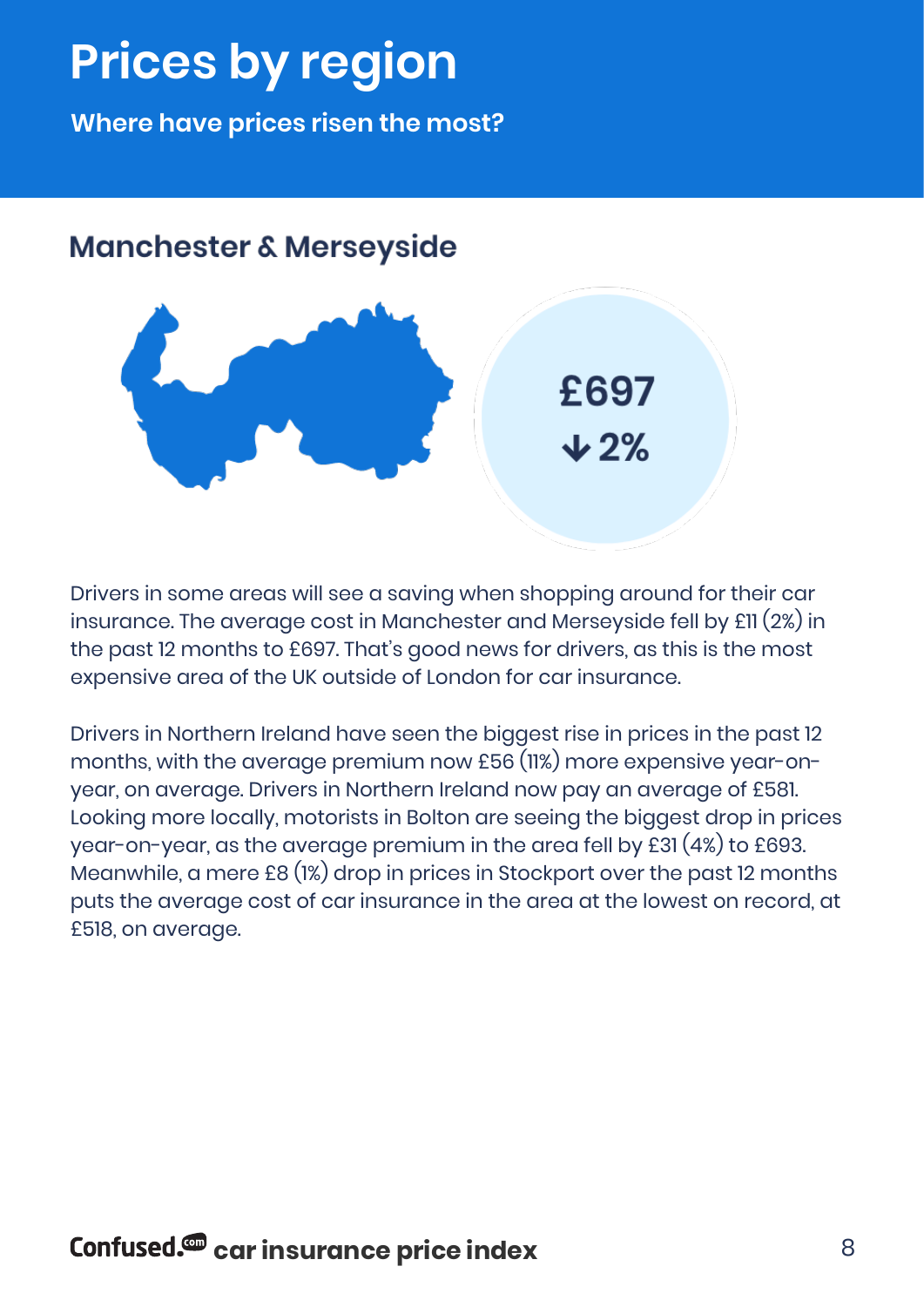### **Prices by gender**

**Do men or women pay more?**



The data shows that it's men who are paying out more for their insurance, by around £100, on average.

Male drivers typically pay £587 for their cover, following a £13 (2%) increase in the past year.

Women pay £487 for their cover, on average. That's £10 (2%) higher than the price paid by women 12 months ago.

Insurers cannot calculate insurance prices based on a person's gender, following the stipulations of the EU Gender Directive(5).

Despite that, men do normally end up with larger premiums. This is because men tend to choose more expensive cars with bigger engines and more technology. Consequently, if they have an accident then their insurance claim will tend to be for a higher amount.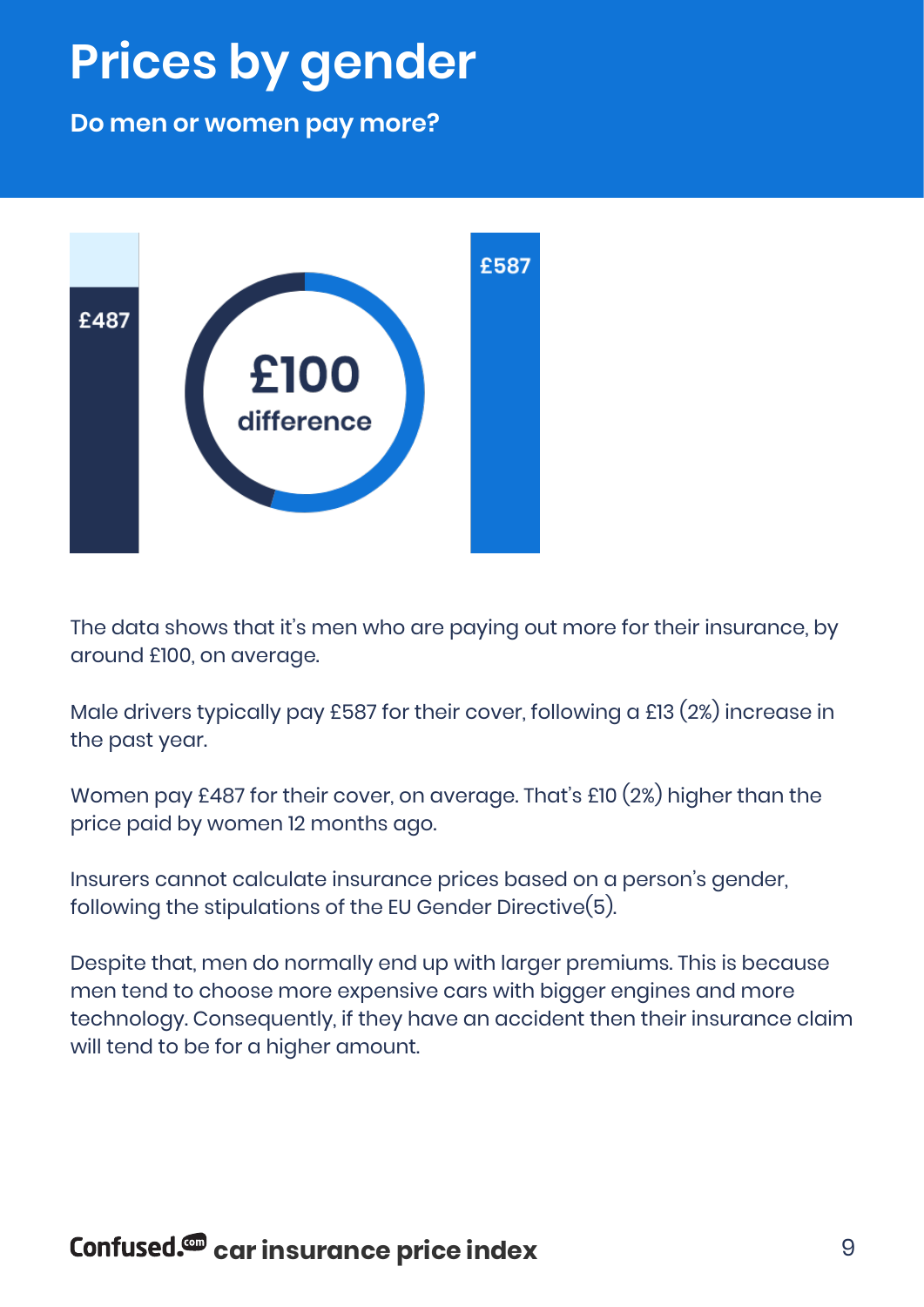#### **Expert view**

**Louise O'Shea, CEO at Confused.com, says:**



"Just like many of our household bills, car insurance costs are starting to increase, and this is mostly down to the fact that we're driving a lot more now than we were 12 months ago, and this means the number of claims insurers are paying out on is likely to have increased too.

"It's worrying that so many people believed the pricing changes that came into effect in January would guarantee them a cheaper price, and I have no doubt they had quite a shock when they received their renewal notice and it was higher. This is purely down to the fact that the cost of insurance is going up, and this stands for renewal prices too.

 "Data proves that there still is the need to shop around. Yes, prices have increased, but it's very likely that there will be another insurer that can offer a better price for the cover you need, as the market is more competitive than ever. And this is why we're offering to beat your renewal quote or give you the difference, plus £20(6). In the current climate, saving money where we can is more important than ever, so please don't settle for your renewal, and see if we can help you save money."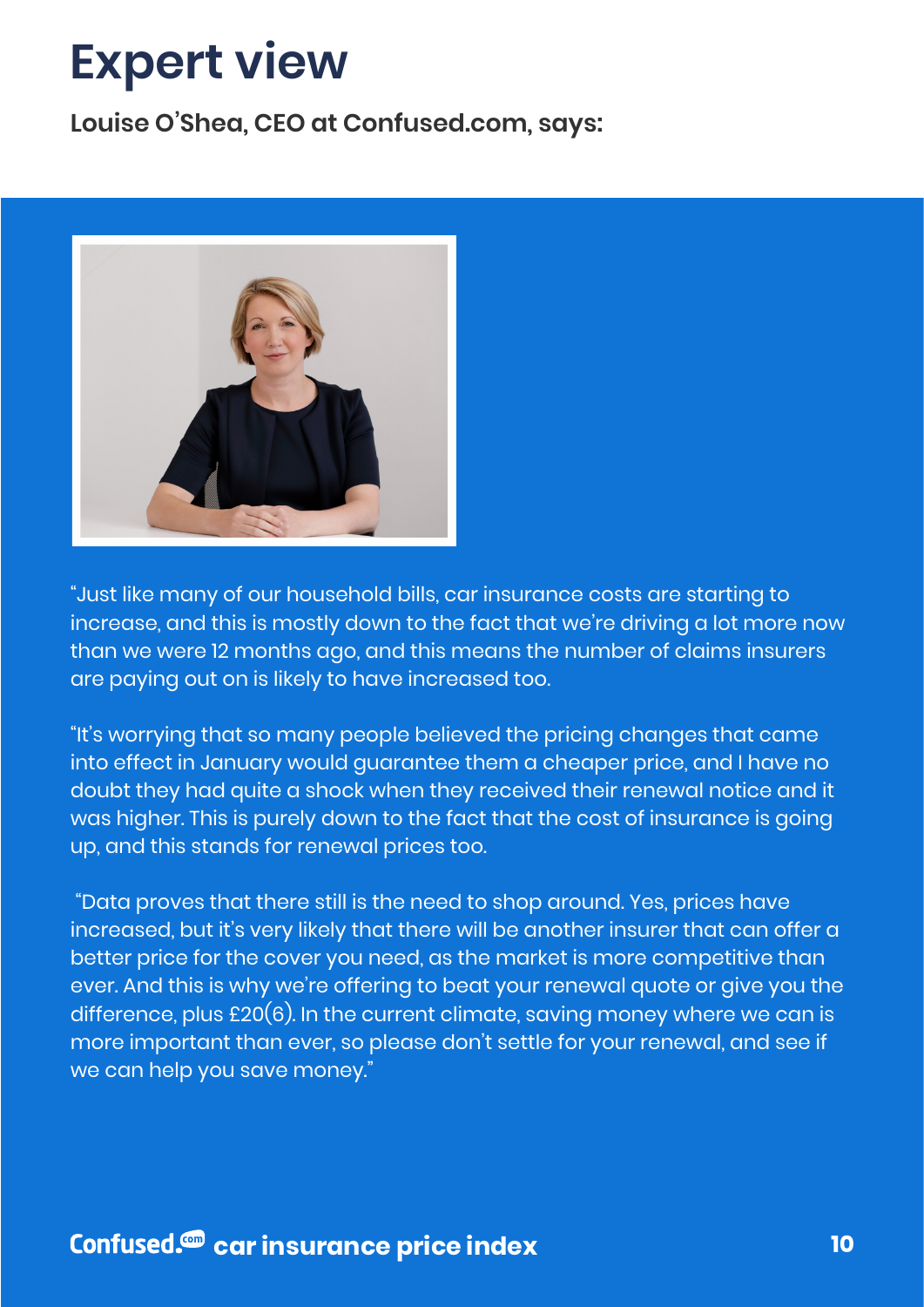#### **Note to editors**

More than six million quotes are used in the construction of each quarter's insurance price index - this makes it the most comprehensive insurance index in the UK. Unless otherwise stated all prices referred to are for comprehensive cover.

(1 & 3) Research carried out by One Poll on behalf of Confused.com of 2,000 UK drivers who have car insurance policies. This was conducted between 8 April and 13 April 2022.

(2 & 6) Terms & conditions apply. Must be a like-for-like policy. https://www. confused.com/beat-your-renewal/terms-and-conditions-car-insurance

(4) https://www.fca.org.uk/news/press-releases/fca-confirms-measuresprotect-customers-loyalty-penalty-home-motor-insurance-markets

(5) While the EU gender directive prohibits insurers from assessing a driver based on their sex, there are other risk factors which cause men to have higher premiums. For example, men tend to drive more expensive cars with larger engines and loaded with new technology, on average, which makes for higher-value claims. They also tend to have significantly more motoring convictions than women.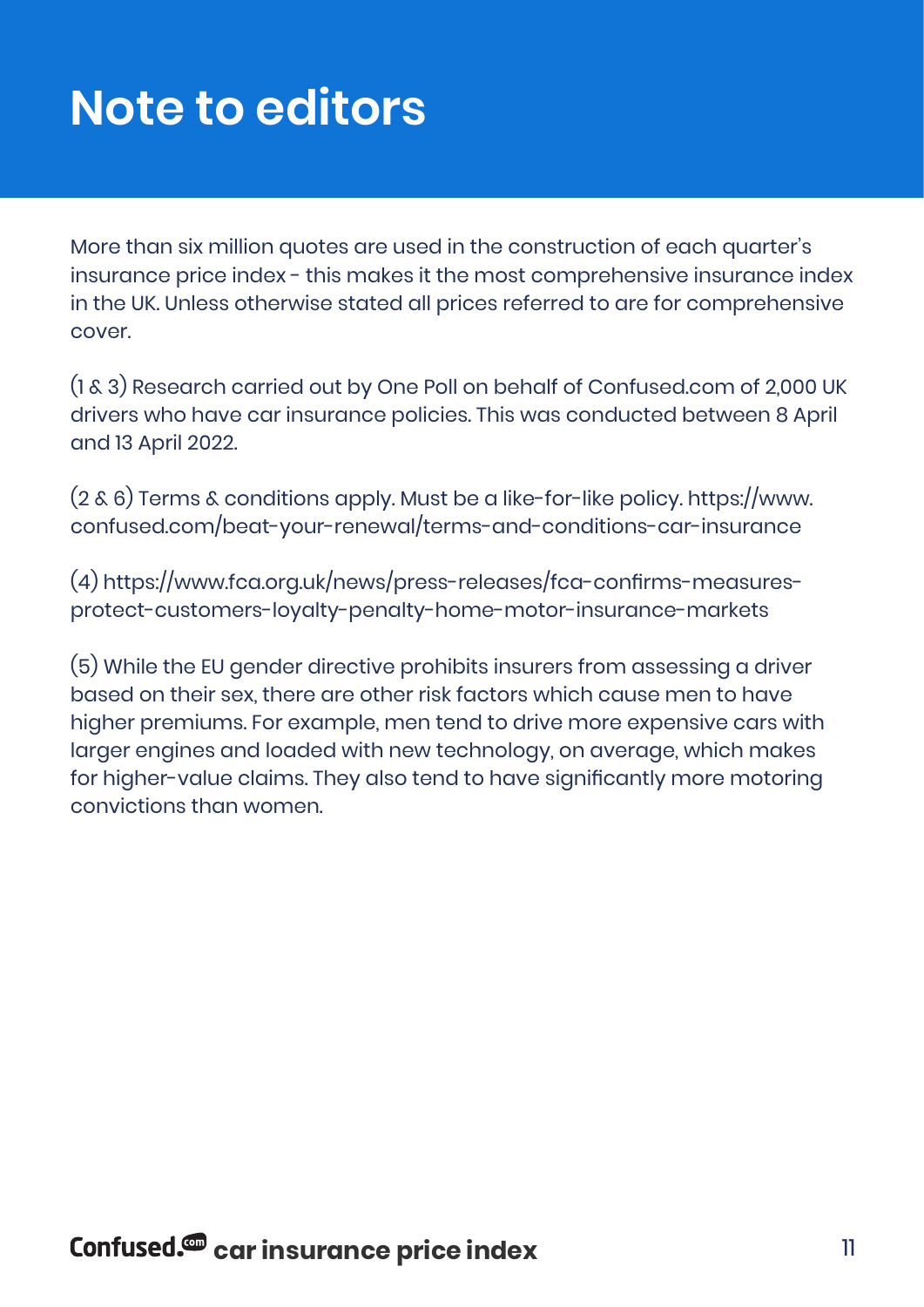### **Note to editors**

#### **Confused.com press office:**

Chloe.Ostrolenk@confused.com Katie.Vizard@confused.com

#### **For further information:**

www.confused.com/car-insurance/price-index

#### **About Confused.com:**

Launched in 2002, Confused.com was the UK's first digital marketplace for car insurance and is one of the leading brands in the sector, generating over one million quotes per month. It has expanded its range of comparison products over the years to include home insurance, van insurance, motorcycle insurance, and car finance comparison, as well as a number of tools designed to save consumers money.

Confused.com is not an insurance company or lender. It provides an objective and unbiased service. By using cutting-edge technology, it has developed a series of intelligent web-based solutions that evaluate a number of risk factors to help customers with their decision-making, subsequently finding them great deals on a wide-range of insurance products, financial services, utilities and more. Confused.com's service is based on the most up-to-date information provided by UK suppliers and industry regulators. Confused.com is authorised and regulated by the Financial Conduct Authority.